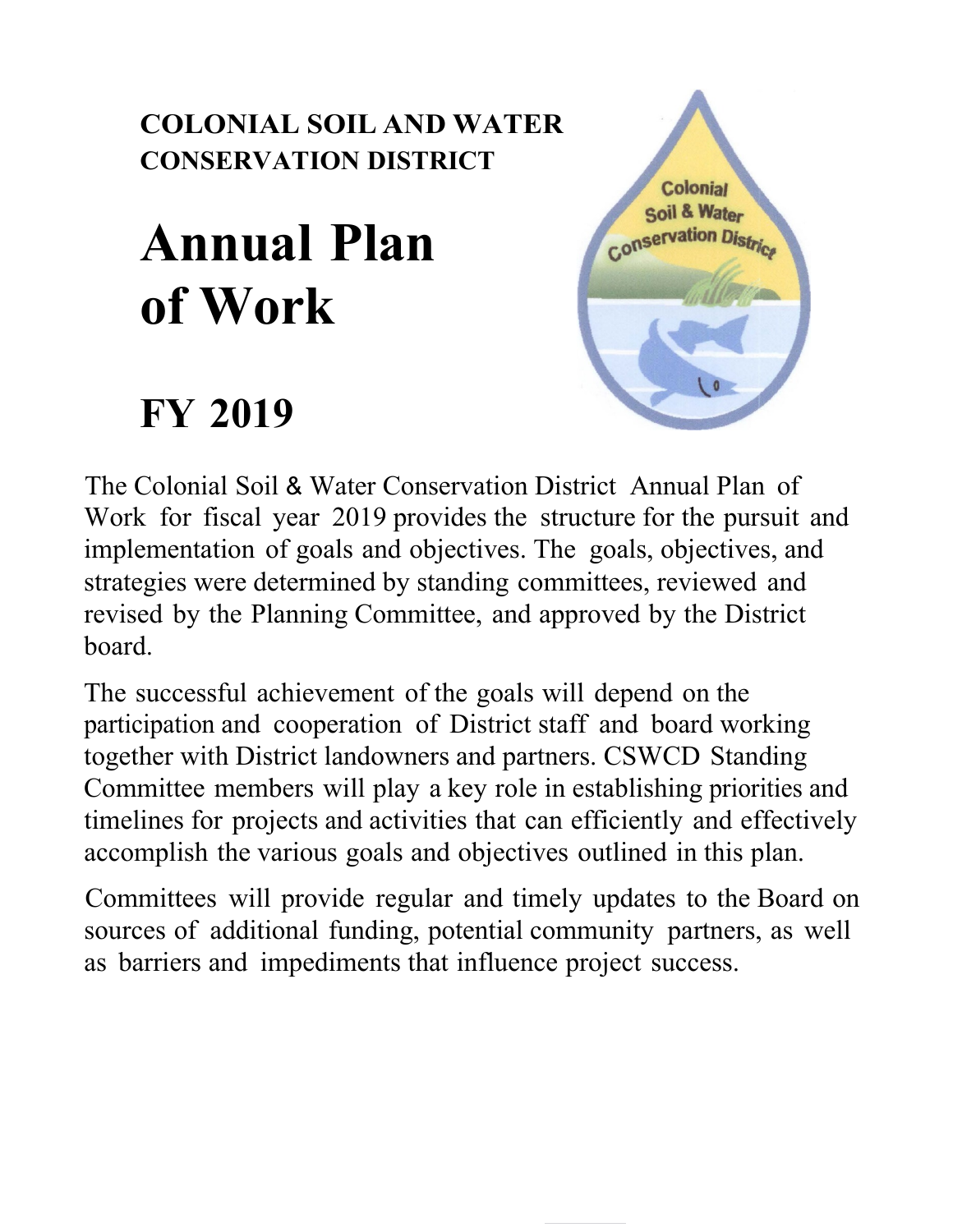## **EXECUTIVE COMMITTEE**

**1. Continue to successfully implement current programming.** Continue in FY 2019 and beyond as part of the Annual Plan

#### **2. Better utilize committees**

Continue transition in 2019

#### **3. Improve Outreach to Stakeholders**

Find the correct balance in increasing interaction with the constituencies. Encourage off-site/constituent/stakeholder meetings where effective in increasing interaction and awareness.

Use the Awards ceremony to engage localities and other stakeholders for follow-on productive off-site meetings.

#### **3. Upgrade facilities, equipment**

Determine needs, costs, and priorities for the District to meet its goals as recommended by the committees and reflect in annual budget.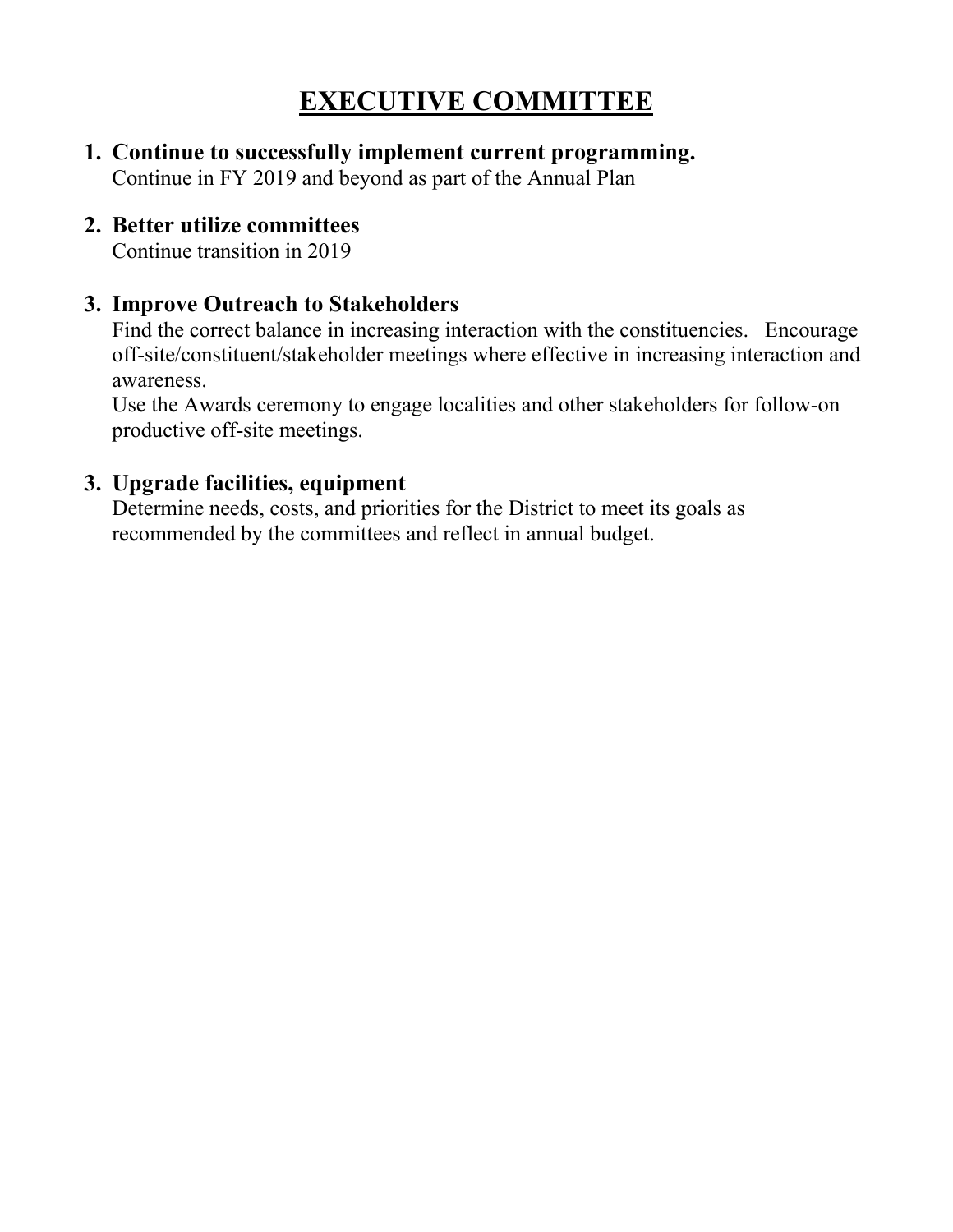## **Agricultural Programs APOW FY19**

**Goal: Maximize Implementation of Agricultural Best Management Practices and Conservation Planning to facilitate Water Quality Improvements & Support Overall Soil Health in the District**

#### **Objectives:**

- **1) Administer the DCR's Virginia Agricultural Cost Share Program if approved by the Colonial BOD.**
	- a) Develop and make recommendations to the Board for the TRC membership
- **2) Support locality MOUs for Conservation Programming.** 
	- a) AFD program in New Kent
	- b) Agricultural provisions of the CBPA in Charles City County, New Kent, and James City
	- c) Soil & Water Conservation Assessments in Charles City, New Kent, and James City Counties
	- d) Begin phase 1 of implementing the Horse Farm water quality Program with James City County
- **3) Provide input to the DCR's Technical Advisory Committee, and other appropriate Conservation Entities, on improving existing conservation practices, the overall streamlining of the VACS program, and implementation of new practices when possible.**
	- a) Attend TAC meetings
	- b) Write/implement grants focused on supporting efforts to remove local or regional water quality impairments

#### **4) Raise awareness and build consensus for solutions to issues affecting conservation efforts locally.**

- a) Pursue conservation partnerships
- b) Bi-annual meetings with producers to discuss and educate about VACS/BMP programs
- c) Meet local officials and group leaders to discuss/educate improved utilization of Conservation BMPs.
- d) Hold committee meetings around the District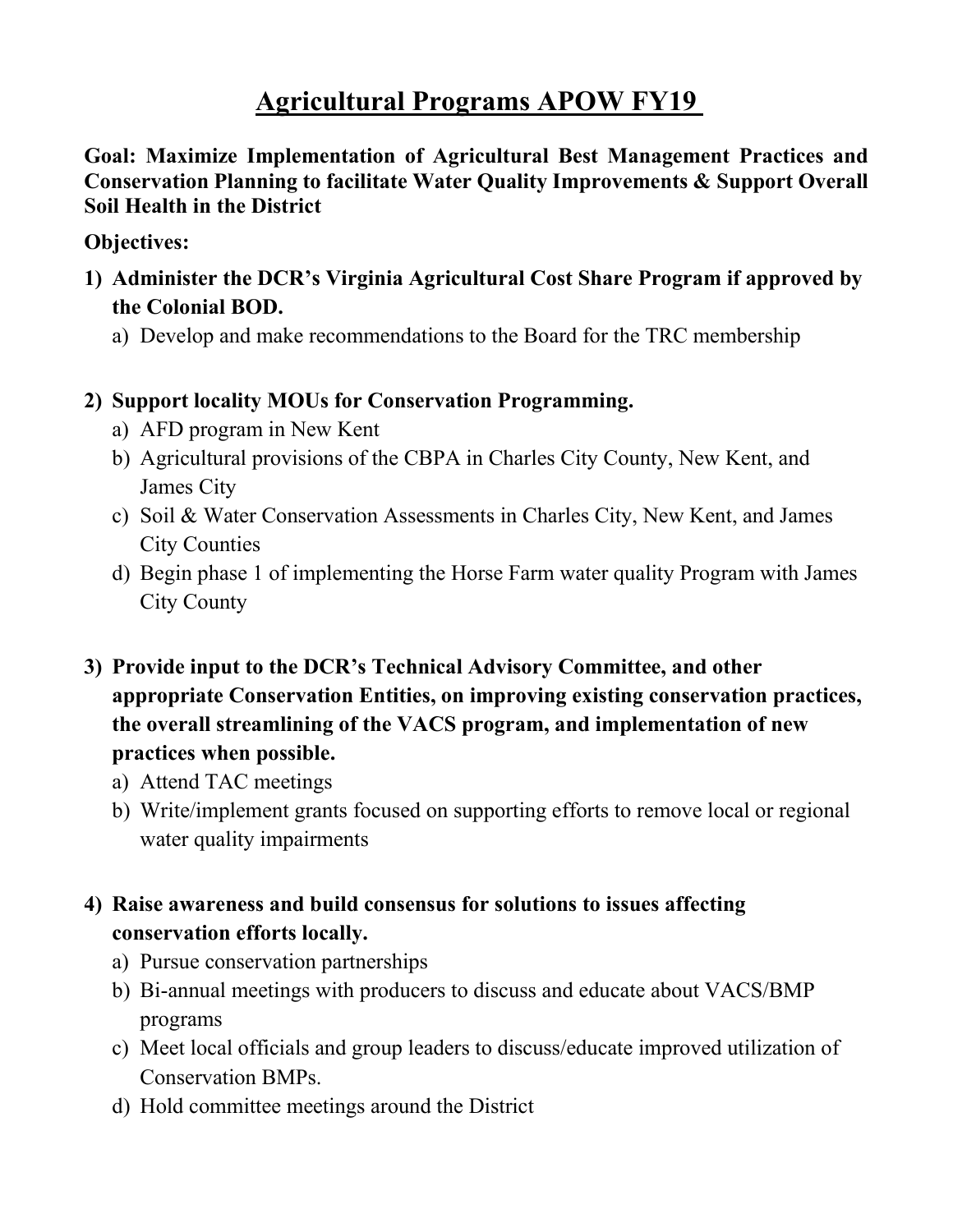- **5) Create/maintain inventory of purchased and needed field equipment for the season(s).**
- **6) Upgrade facilities, equipment** Committee to make recommendations to the Executive and Finance Committees about equipment, facilities, and personnel needed to meet the Committee's goals.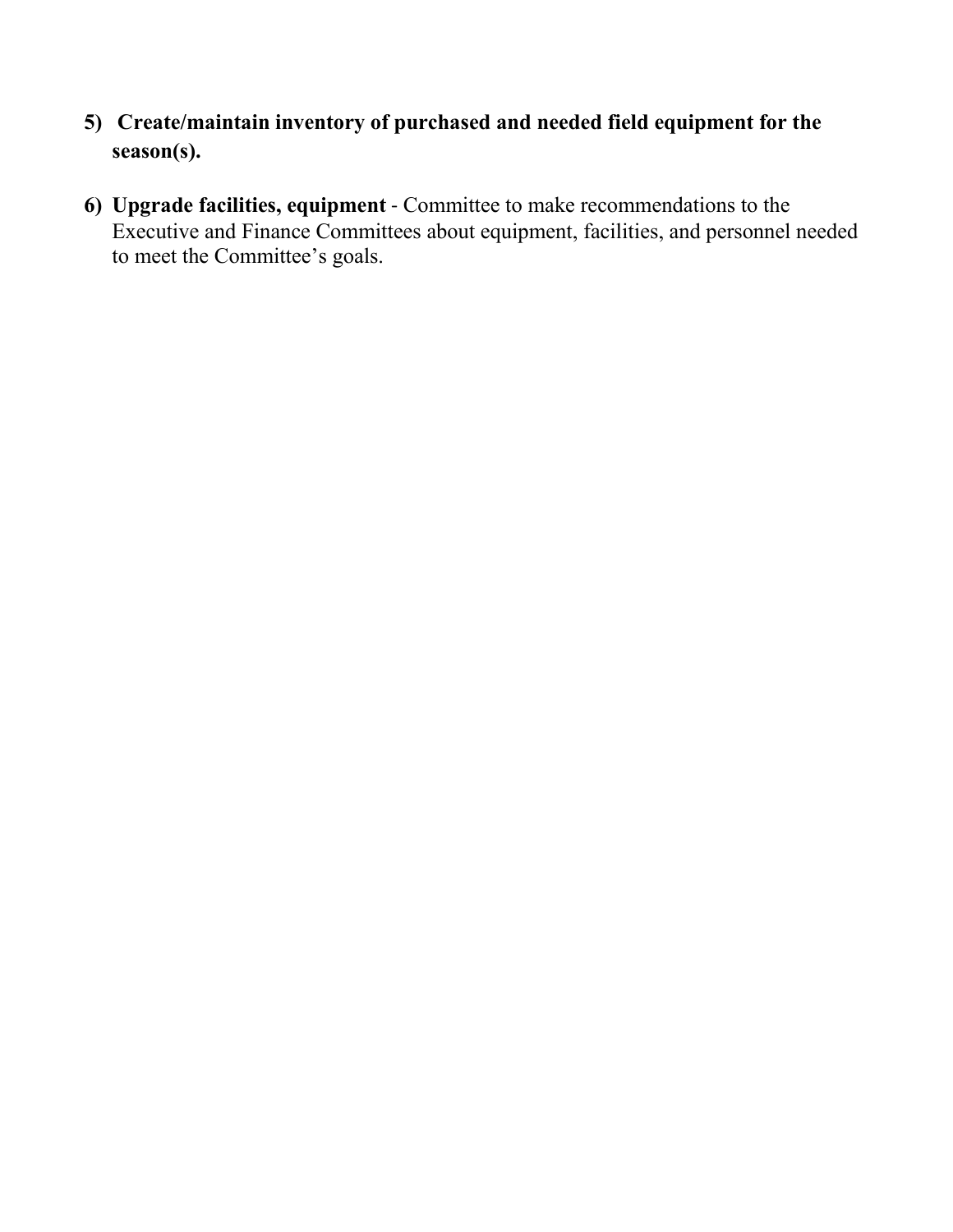## **Education & Outreach Programs & Initiatives APOW FY 2019**

- **1) Keep District website current with events and announcements, relevant conservation news, press releases, etc.**
	- Increase traffic to the website by: improving Google search results, using the District Facebook page to refer users to the website
	- Track website usage
	- Develop survey for website users
	- Connect with partners (ex: SHIP, WCG) and localities to ensure correct website links are posted
- 2) **Seek opportunities to present District work to the public in the local media.**
	- Write press releases upon completing successful projects one per quarter or as projects are completed
	- Post photos with descriptions of successful projects on the District website and social media pages in a timely manner

#### 3) **Collaborate with local partners in the development of highly visible demonstration projects and educational events**

- Continue to support the Williamsburg Community Growers' initiative and the WJCC SHIP garden network, and provide technical assistance to both as needed
- Coordinate the District's first World Water Day (March 22) educational event
	- i. July Sept: Determine format of event, seek funding as necessary
	- ii. Oct Dec: Invite partners to increase participation, continue planning
	- iii. Jan March: Event advertising, school  $\&$  public outreach

#### 4) **Develop educational resources to be posted and archived on the District website**

- Create a "Resources" page on the District website to link to helpful articles, partner websites, videos, podcasts, etc on various topics of conservation interest (ex: lawn maintenance, water conservation, erosion prevention)
- Continue to develop archive of podcasts and videos linked to the District website
- Develop survey for directors to determine what types of educational/training opportunities they need or would enjoy most, as well as what format works best (in-person presentation, webinar, video, etc)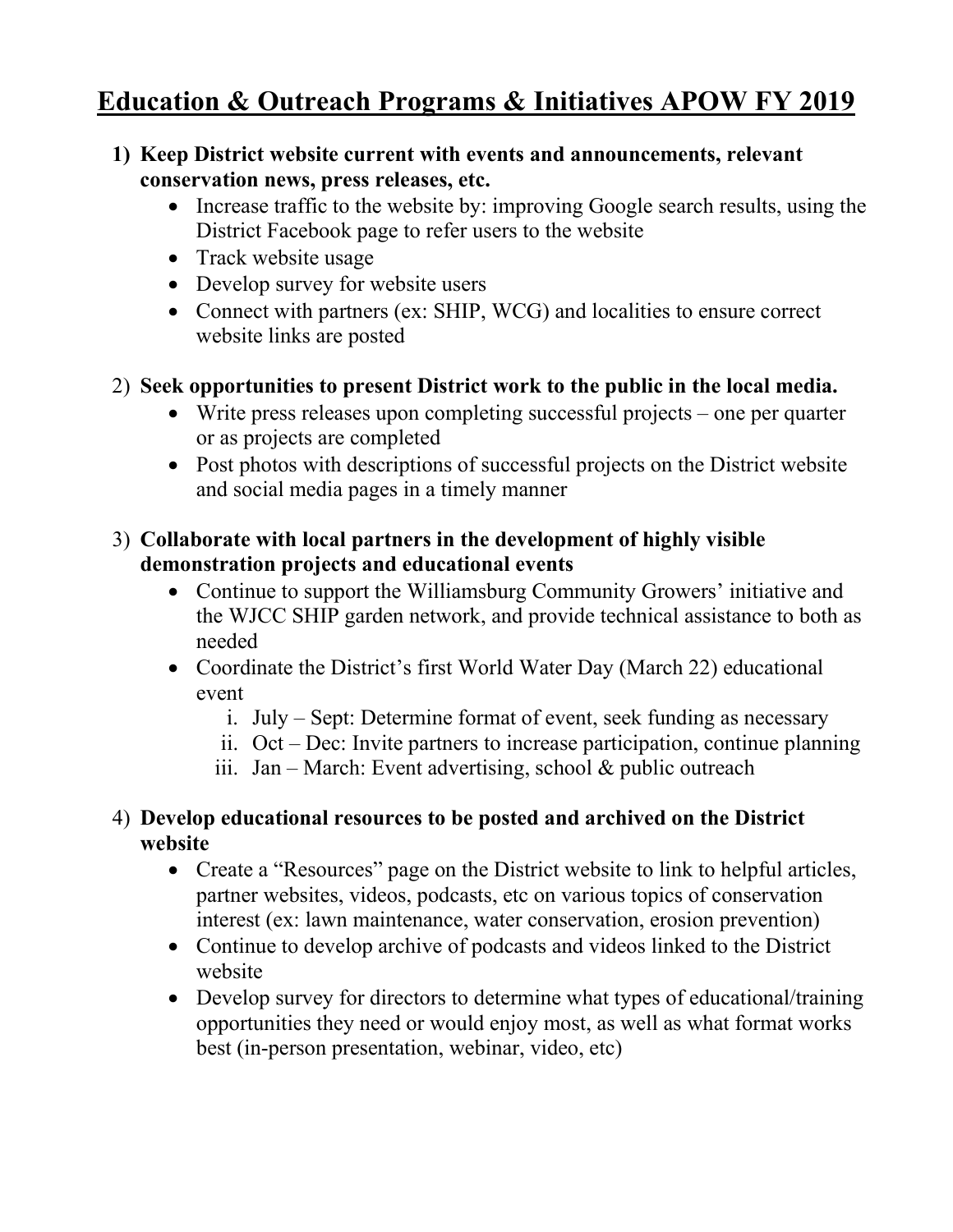#### 5) **Continue/expand outreach to local high schools**

- Continue outreach to high school teachers for possible participation in Envirothon
	- i. Explore options to increase teacher participation (ex: teacher stipend)
- Continue to support the development of the Warhill Pride Garden in accordance with NACD Urban Ag grant
	- i. July Aug: facilitate internship program to provide garden maintenance during summer break
	- ii. Support creation of the after-school Warhill Garden Club (sponsored by SHIP)
	- iii. Director Morse and Urban Ag Ed Specialist Robyn Goad to serve as student team mentors for 2018-2019 school year
	- iv. Seek additional guidance and project mentorship as necessary
- **6) Investigate grant opportunities for district-wide, and/or local, educational projects.**
	- Develop database of environmental education/conservation-focused grant opportunities
	- Compile list of educational projects the District would like to accomplish, and seek funding for these projects as available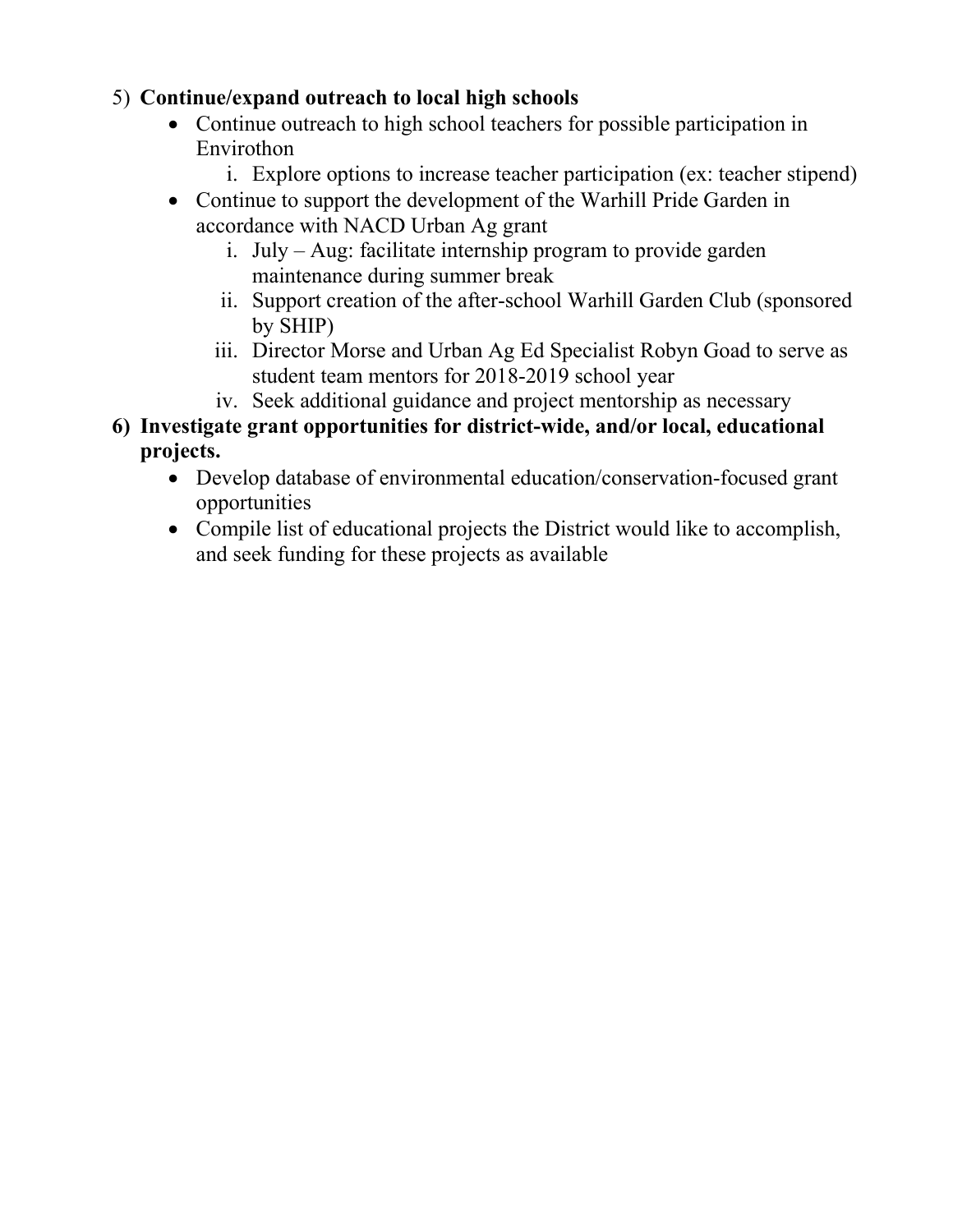## **FINANCE COMMITTEE APOW FY 2019**

#### **1. Review grant opportunities periodically to address staffing needs**

- a) Work with the District Staff and the Conservation District Coordinator to solicit and review grant opportunities – schedule sessions as part of the Finance Committee meetings at least 2 times per year.
- b) Solicit information monthly from other Committees on possible grant opportunities.
- c) Review the status and working budget of grants being executed by the district at least quarterly. DCR operations, technical assistance and BMP cost share grants may be excluded from this review.
- **2. Review financial reports, current investment account roi, bank balances, confirm reconciliations of accounts, and review any financial positions of the district on a monthly basis.**
	- a) Make recommendations to the BOD for monthly financial reports.
	- b) Develop a fiscal budget during the 3rd and 4th qtr.- Solicit input from other committees.

#### **3. Develop additional funding**

a. Work with the District Staff, the Conservation District Coordinator and utilize outreach to other Districts to seek out additional funding sources.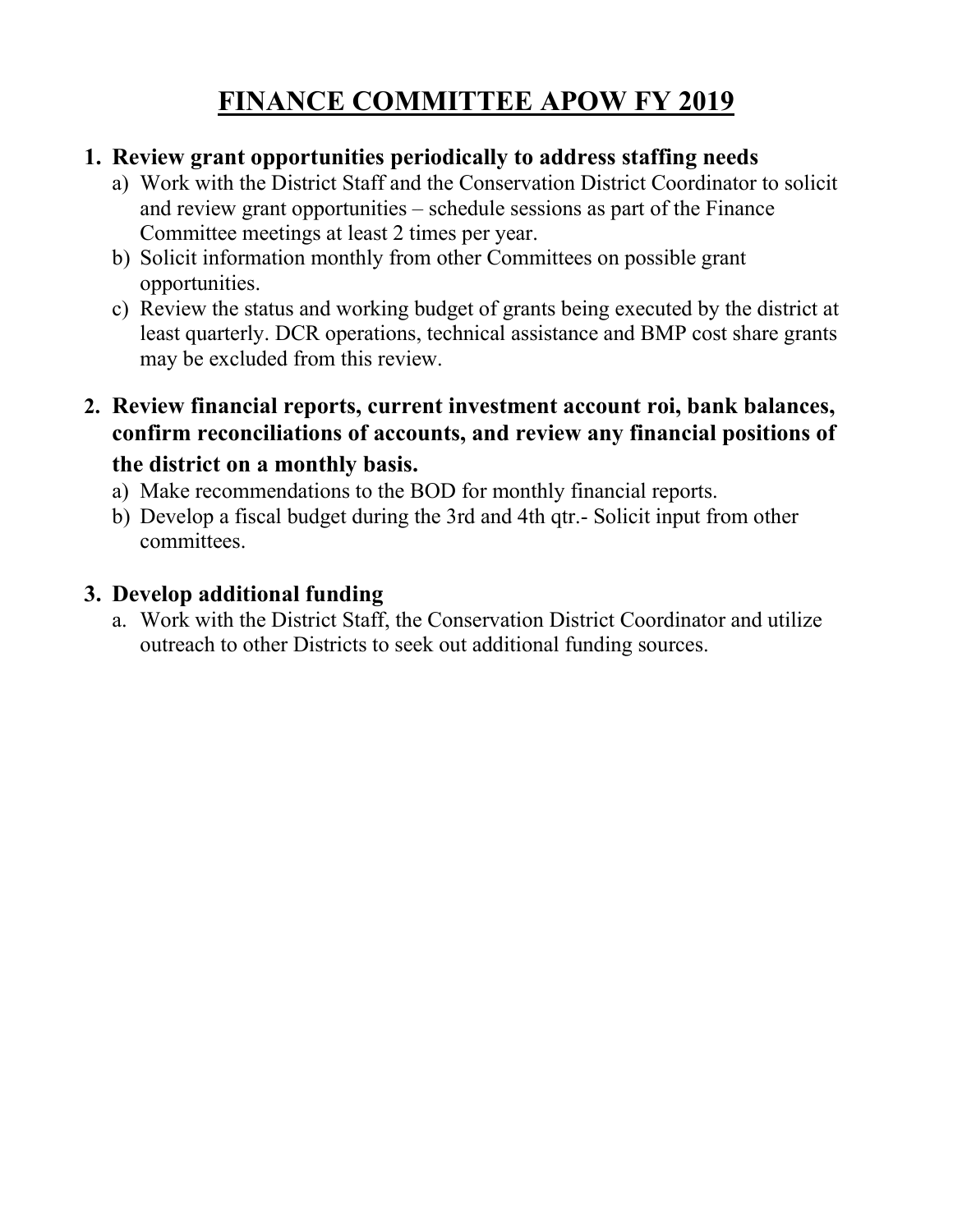## **NOMINATING COMMITTEE APOW FY2019**

#### **1. Succession plan**

Create succession plans for staff, directors, associate directors and volunteers in conjunction with Planning Committee.

**2.** Keep directors apprised of election requirements and deadlines. Determine if directors will not be running for another term. Encourage interested candidates to run and register to get on ballot.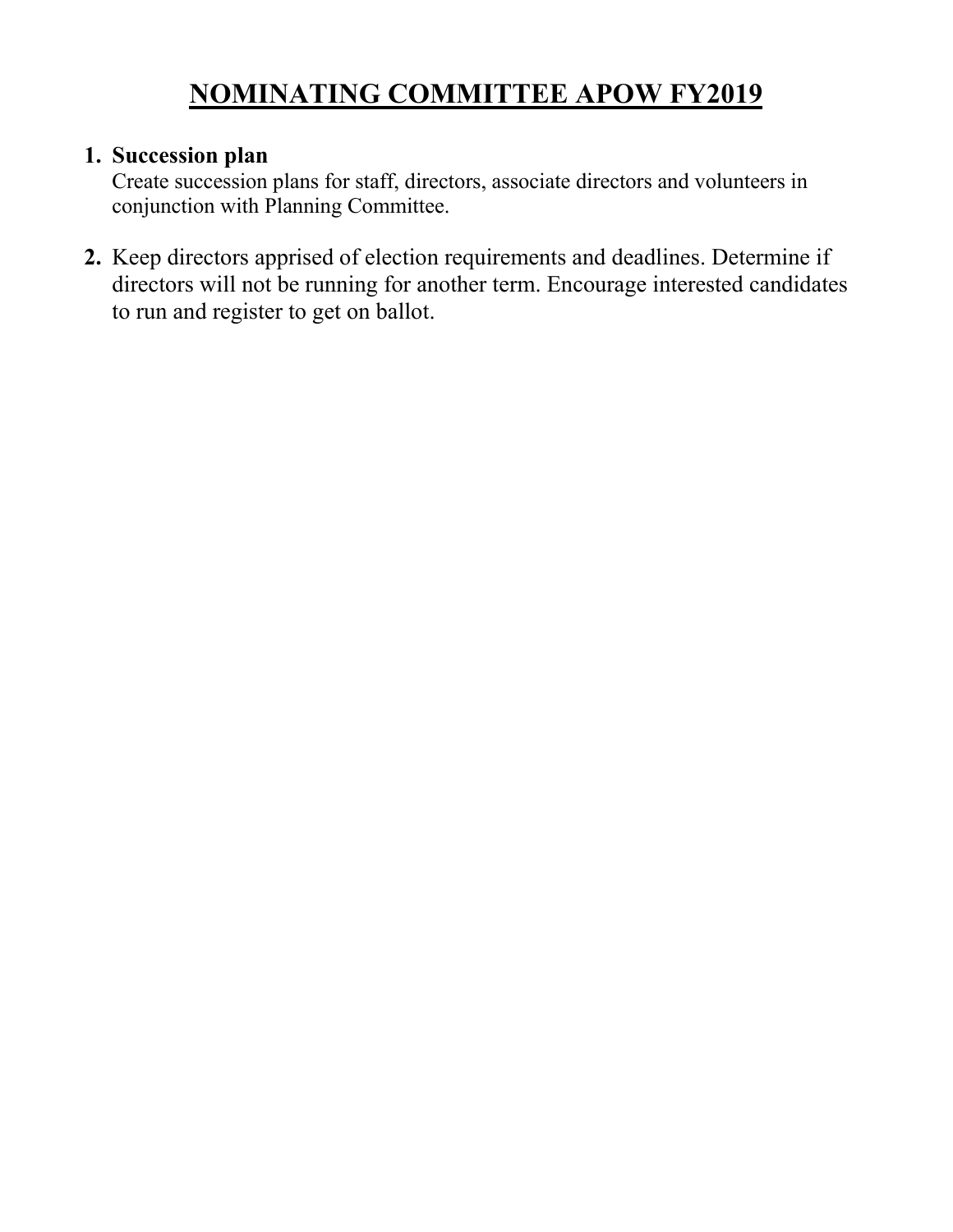## **PERSONNEL COMMITTEE**

#### **1. Adjust staff, as appropriate, to meet the District's mission**

- A key ongoing focus for the Board and Personnel Committee as we work through the personnel needs and evaluations, budgeting, job descriptions, planning & APW reviews and renewals. Adjust staffing as needed to fulfill our mission and meet our program and other needs. Outsourcing of specific tasks or projects may be considered in specific or unusual situations
- Twice a year reviews of staffing and workloads in the planning and budgeting cycles.

#### **2. Grant writing training as needed**

- Training for current or anticipated grant offerings is incorporated into the appropriate staff positions.
- Twice a year reviews by the committee in the planning and budgeting cycles.
- Outsourcing grant writing may be considered for special cases or unusual grants.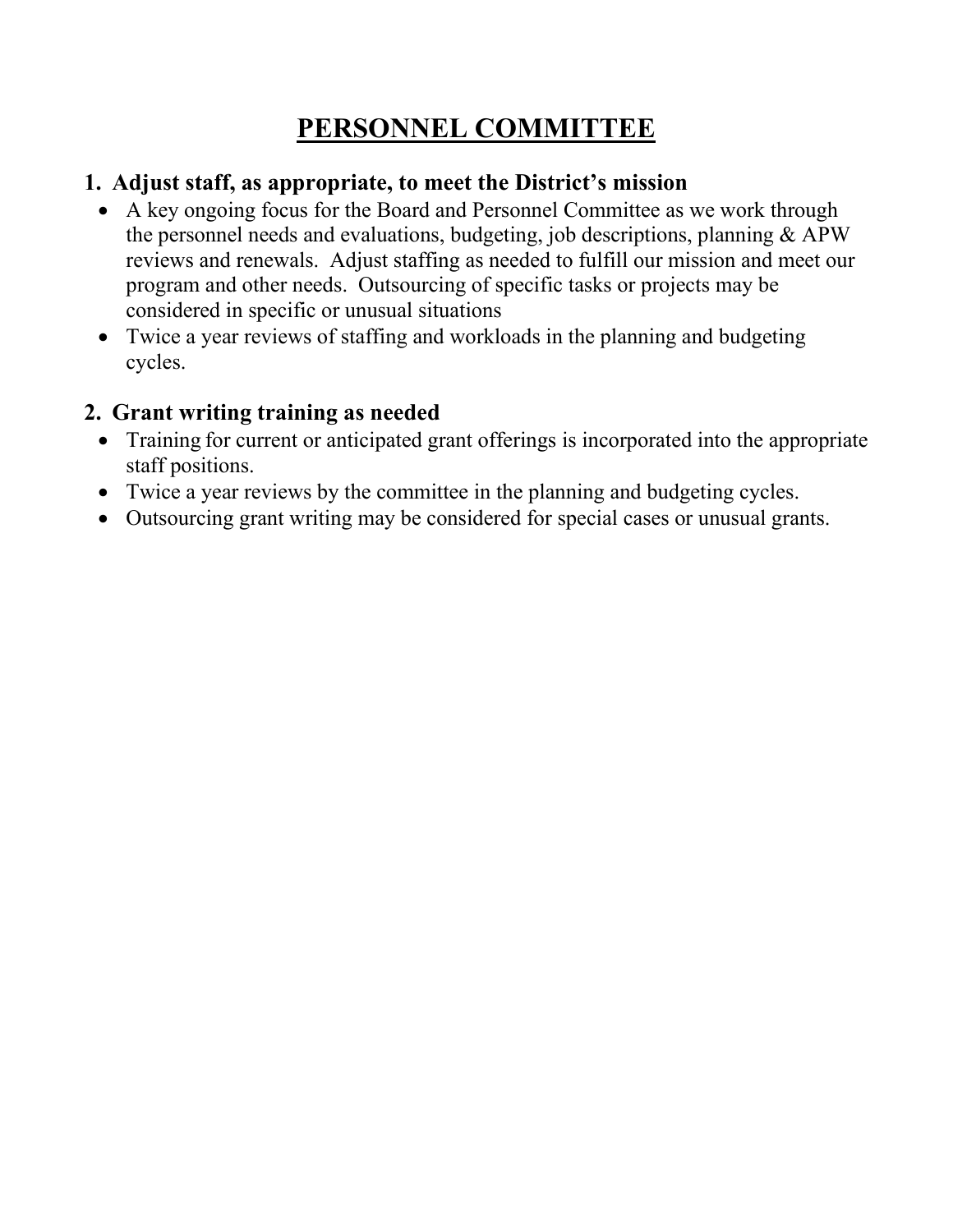## **PLANNING COMMITTEE APOW FY 2019**

#### **1. Succession plan**

Create succession plans for staff, directors, associate directors and volunteers in conjunction with Nominating Committee.

*Determine by 10/31/18 whether we will move ahead with this. If so target 1/31/19 for submittal to Board.*

#### **2. Annual Plan of Work**

-Complete development of District APOW FY 19 by July 2018 Board Meeting -Bi-annual reviews and recommendations to the Board. -Guide development of District APOW FY 20

#### **3. Four-Year Strategic Plan**

Annual review and recommendations to Board for situational changes requiring adjustments.

#### **4. Recognition Banquet**

With Board approval begin planning in August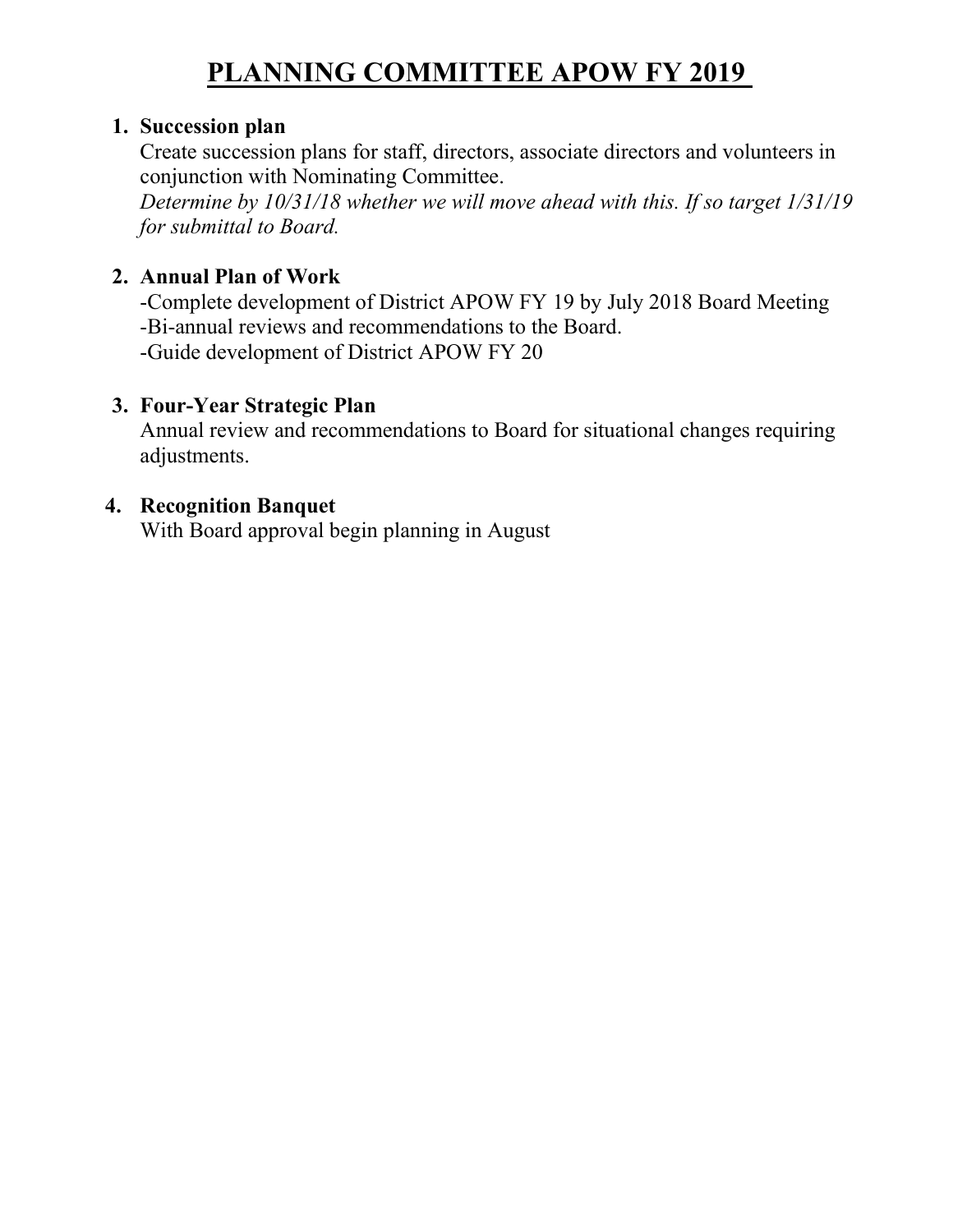## **Urban Programs & Initiatives APOW FY19**

#### **1) DCR urban/non-agricultural soil & water conservation contractual requirements (high priority)**

- Annual Plan of Work reviews minimum of two, preferably quarterly (3)
- Strategic Plan reviews at least one, preferably biannually (2)
- New Annual Plan of Work for next fiscal year
- Committee meeting notices & minutes
- Urban/non-agricultural soil & water conservation technical support/advice
- input to District budget/upgrade decision making process {Executive & Finance committees} re: funding, staffing, facilities, & equipment

#### **2) Localities urban/non-agricultural soil & water conservation (high priority)**

- Implement contracts (programs) with them, including expected reports and feedback
- Direct engagement to understand urban/non-Ag. conservation role(s) they would like District to play.
	- JCC Director(s) & Stormwater Programs Advisory Committee (SPAC), Neighborhood Forum, Stormwater Dept., Supervisors, others TBD
	- Williamsburg Directors TBD
	- York Directors TBD
	- New Kent/Charles City TBD
	- District staff seek opportunities to coordinate with locality staff to improve efficiency & effectiveness.
- Present to or engage with their Boards, esp. about what the District has done for them recently and unmet needs.
- Develop & submit formula driven funding requests to localities in areas where District expertise can cost effectively benefit them.
- CBPA funding from localities

#### **3) James City County Horse Program (high priority)**

- Implement phase 1
- Propose Phase 2 to SPAC (December horse census at a minimum)
- Develop & prepare for phase 2
- Seek cost share funding for phase 2

#### **4) Living Shorelines (high priority)**

- Support James River Association (JRA) proposed Living Shorelines Installation program, presuming VEE awards JRA application
- VCAP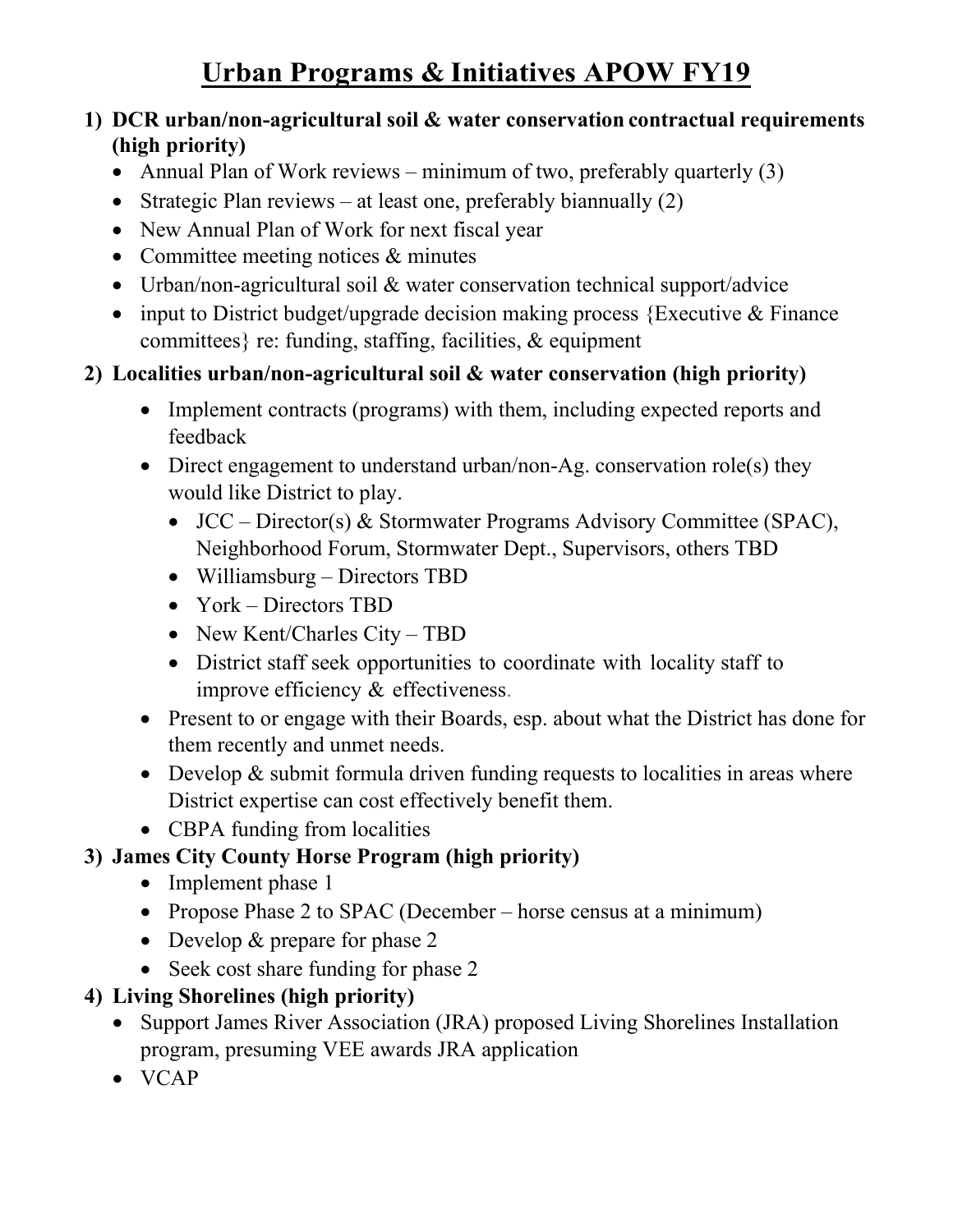- **5)** Recurring urban/non-agricultural soil & water conservation grant/funding opportunities (high priority)
	- Catalog
	- Establish schedule & plan to apply for/secure them
- **6)** Funding urban/non-agricultural soil & water conservation opportunities (high priority)
	- Identify & submit proposal(s) for selected ("short-list")
		- wildlife env.; e-communication conservation tips; FAQs; chemical disposal advice; see partners & other programs
- **7)** Urban/non-agricultural soil & water conservation objectives relevant to our localities. (high priority)
	- Establish a "short list" of them identify & understand, e.g. WIP III {Williamsburg, York, New Kent/Charles City; VACS; HRPDC; planning groups}; JCC Swimmable & Fishable; large parcels of land not in agriculture
	- Prioritize the list
	- Start defining specific actions District can do to address each of them
	- Start to address them as specific actions defined
- **8)** Other urban/non-agricultural soil & water conservation contract/grant execution & administrative operations (high priority)
- **9)** VCAP (prioritization)
	- Define objective(s): outreach tool, water quality improvement tool, or both.
	- Prioritize practices to address
	- Develop local requirements, practices, procedures for highest priority unaddressed VCAP practice
	- Resume solicitation and submittal of applications for such practice(s)
	- Establish & execute inspection schedule for installed practices as required by program
- **10)** Urban/non-agricultural conservation partners relevant to our District/region (medium priority)
	- Establish a "short list" of them e.g.
	- JRA, VIMS, SEAS, V.T., VCU Rice Center, Other Districts, VPPSA, WJCC school gardens, SHIP School and Community Garden Network, Williamsburg Community Growers, Master Gardeners
	- Define areas of common interests and develop approaches
	- Start working relationship with them
- **11)** Committee member education (medium priority) e.g.
	- WIP III issues/impacts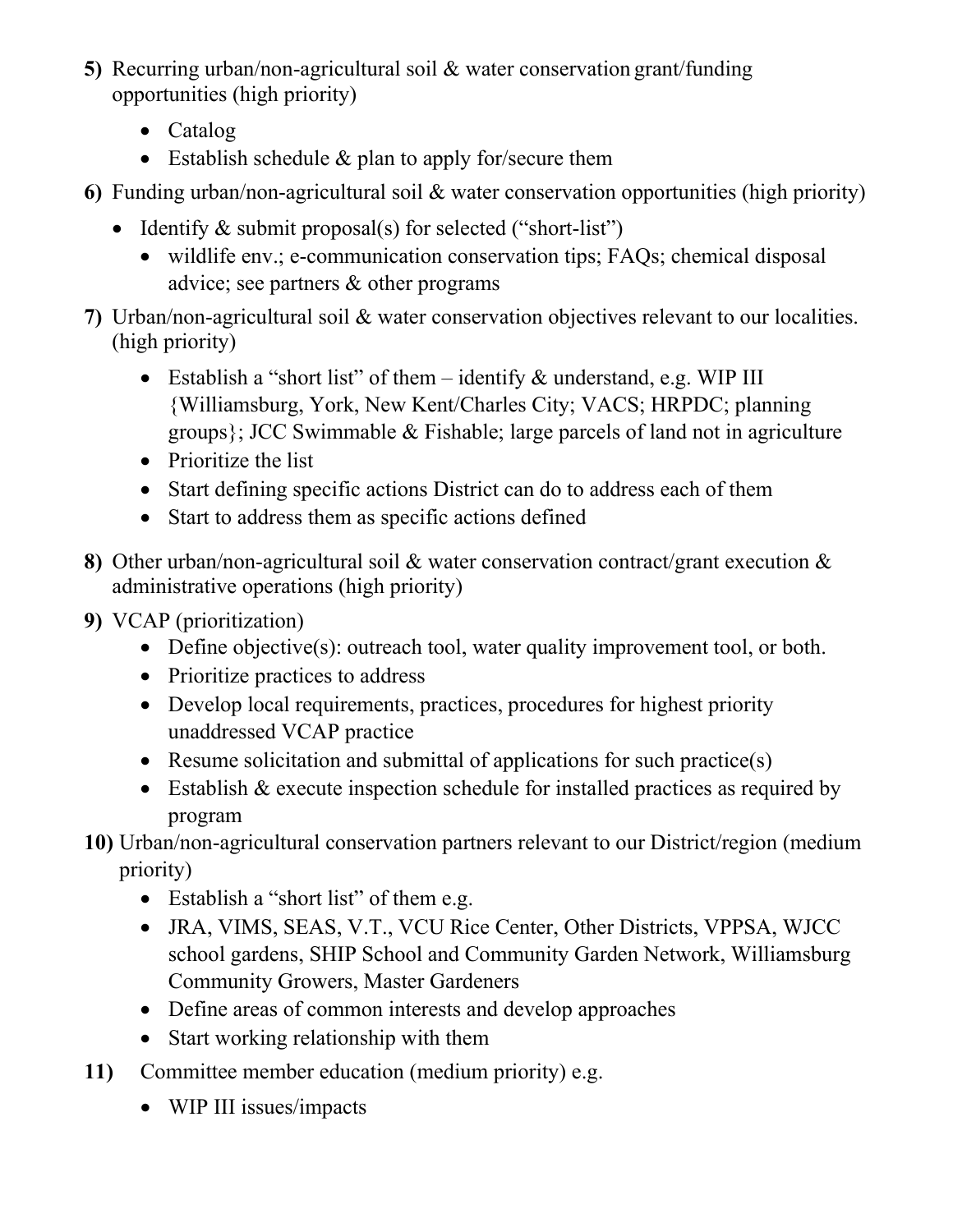- NACD webinars
- Area III, VASWCD, NACD meetings & web information
- DCR education
- **12)** Leverage District staff urban/non-agricultural soil & water conservation efforts (low priority)
	- Control staff time & effort taken with planning, reporting, & committee/board meetings.
	- Establish incremental process to identify unmet staff tasks/work that can potentially be "out sourced" to/via:
		- Technology & electronic outreach
		- Partnerships
		- Associate Directors
		- Other volunteers and/or interns
- **13)** Urban Agriculture (low priority)
	- Define which committee(s)
	- Premise is that education and thus NACD grant are addressed by Education Committee
	- Investigate district role in/support of possible Urban Agriculture Certification program (NRCS recognized like program run by Tricycle in Richmond). (Robyn to get back perhaps Urban)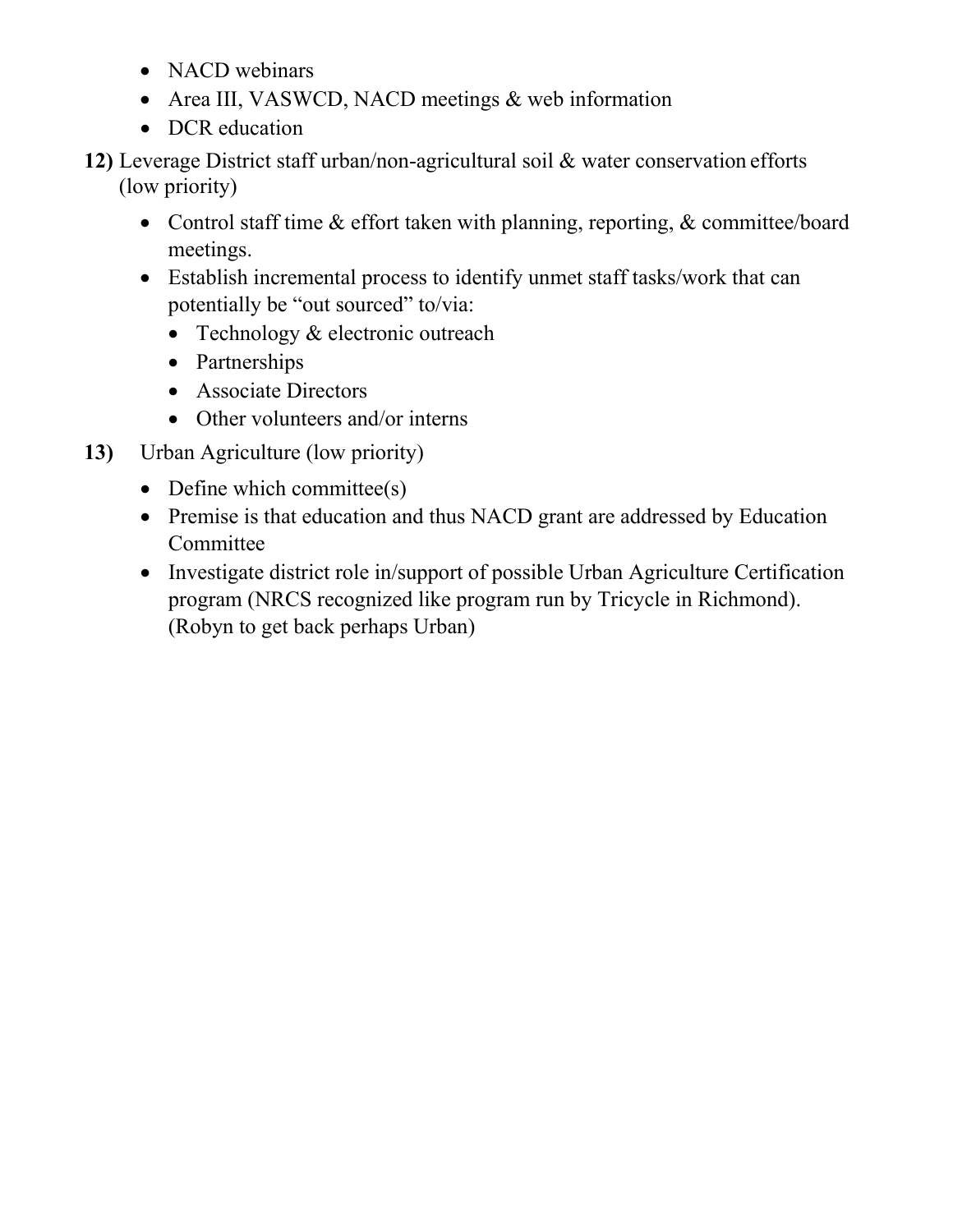### **Operations APOW FY 2019**

#### **Goal: Continue to serve constituents in a professional and effective manner**

**Objective #1** - Conduct CBPA Ag Land Assessment work for New Kent, Charles City, and James City Counties

**Objective #2** – Seek and/or provide technical and professional trainings for each staff member.

**Objective #3** – Hire additional staff to complete or fulfill all standing and/or grant deliverables

- **Objective #4** Complete deliverables of the James City County Equine Survey
- **Objective #5** Carry out programming associated with the Virginia Environmental Endowment Precision Agriculture Enhanced Nutrient Management Grant Project
- **Objective #6** Carry out programming associated with the Virginia Environmental Endowment Living Shoreline Grant Project
- **Objective #7** Complete deliverables associated with existing NACD Urban Agriculture Grant Project
- **Objective #8**  Fulfill obligations and meet expectations under VACS and Operations Grants with DCR to include RMP approvals and WIP III involvement